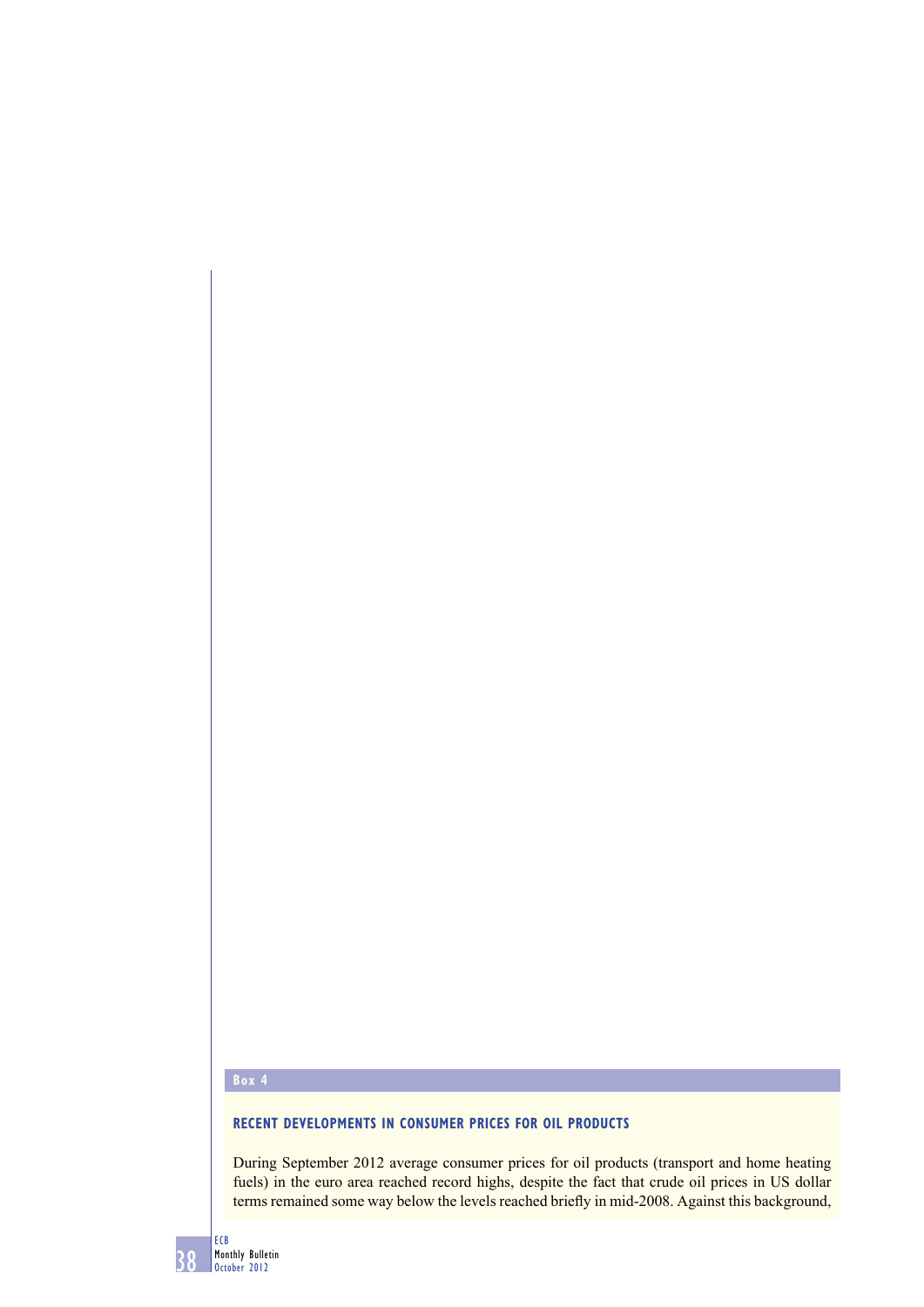#### **ECONOMIC AND MONETARY DEVELOPMENTS**

Prices and costs

this box discusses the main components of the pricing chain between crude oil prices and final consumer prices for oil products, such as exchange rates, refining and distribution margins, and the imposition of taxes. $<sup>1</sup>$ </sup>

### **Crude and refined oil prices**

Oil products (both crude and refined) traded on international markets are generally quoted in US dollar terms, but it is their price in euro terms that has an impact on euro area consumer prices. In this regard, the USD/EUR exchange rate stood at around 1.28 in September 2012, compared with 1.58 in July 2008. Consequently, crude oil prices, which in US dollar terms were considerably lower in September 2012 than in July 2008 (USD 114 per barrel compared with USD 134 per barrel), were actually somewhat higher in euro terms ( $\epsilon$ 89 per barrel compared with  $€85$  per barrel; see Chart A).

Going through the pricing chain, the refining of crude oil into either petrol (gasoline) or diesel (gas oil) adds a further price element. Chart B shows the refining margins (or "crack spreads") for refined petrol and refined diesel, which are calculated simply as the difference between the price of the refined product and the price of the crude oil. Refining margins are reported in US dollar terms, as market prices are quoted in US dollars, although it should be noted that it is the level of refining margins in euro terms that matters most for consumer prices for oil products in the euro area.<sup>2</sup> Compared with mid-2008, the refining margins for petrol and diesel have moved in different directions. Those for diesel and gas oil, although still relatively high in a historical

- 1 See also the box entitled "The evolution of consumer prices for oil products in 2011", *Monthly Bulletin*, ECB, Frankfurt am Main, January 2012.
- 2 In this box, Brent oil prices are used for crude oil and Rotterdam prices are used for refined oil. This is because they are considered to be the main benchmarks for these prices in Europe.



**Chart A Crude oil prices in US dollar and** 

#### **Chart B Refining margins (crack spreads)**

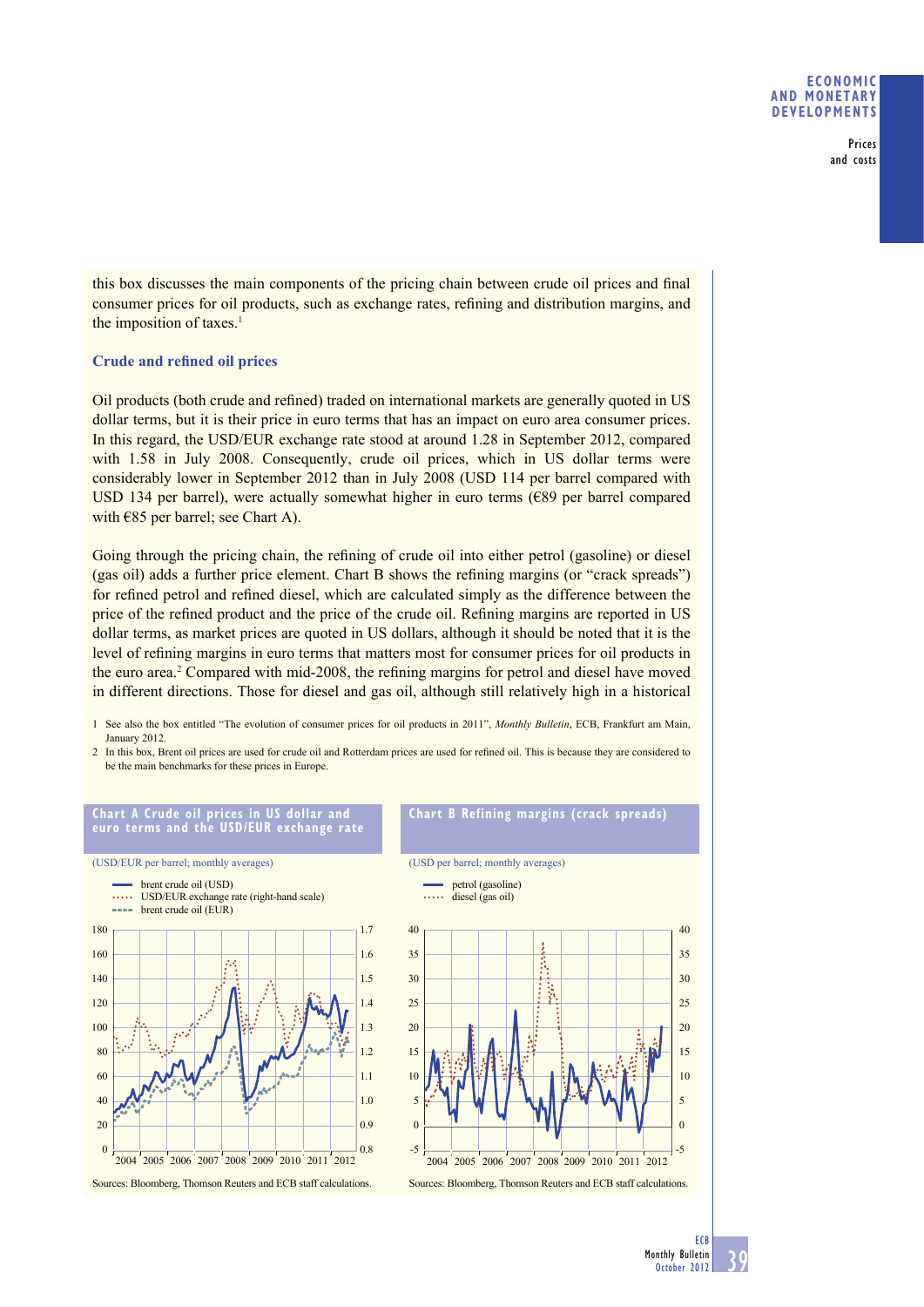context at USD 20 per barrel, are lower, whereas those for petrol are higher.<sup>3</sup> The current level of crack spreads for petrol is also very different to that at the end of 2011, when crack spreads for petrol products were even in negative territory. Industry analysts attribute this more recent turnaround in refining margins to a reduction in excess capacity resulting from a combination of temporary and permanent refinery closures.<sup>4</sup> In addition to impacting on margin levels, the reduction in the amount of excess supply may also result in higher volatility in refining margins.

#### **Distribution costs and margins**





staff calculation Note: Oil Bulletin data available up to 24 September 2012.

and are calculated on the basis of the difference between refined prices and pre-tax consumer prices. With regard to distribution costs and margins, most of the movements in prices for refined oil products (in euro terms) tend to be passed on to consumer prices relatively quickly, with a slight lag of about three to five weeks before they are fully passed through.<sup>5</sup> This implies that, in the very short run, distribution margins to some extent buffer movements in oil prices. Overall, although there appears to have been some slight upward drift over time, distribution margins do not appear to be a set percentage mark-up over crude or refined oil prices and have not been a key factor driving movements in consumer oil prices (see Chart C). Compared with mid-2008, the current levels of distribution costs and margins for petrol are slightly lower, while those for diesel and gas oil are slightly higher.

#### **Indirect taxes**

With regard to indirect taxes, these can be imposed either as an excise duty (as a specified amount per litre) or as a value added tax (VAT, which is specified as a percentage of both the pre-tax price and the excise duty). As excise duties are levied as a fi xed amount, they do not vary as pre-tax prices vary. However, as VAT is levied as a percentage of the pre-tax price, an increase

<sup>3</sup> In 2008 refining margins for diesel and gas oil were particularly elevated. This was most likely due to a combination of factors, including strong demand both inside and outside Europe, and constrained supply.

<sup>4</sup> The International Energy Agency (IEA) reports in its August 2012 Oil Market Report that "European refinery runs stood 280 kb/d below year-earlier rates, with the closure of more than 0.8 mb/d of capacity since early 2011". This 0.8 mb/d equates to approximately 5% of total estimated capacity. The IEA estimated capacity utilisation rates at around 77% in June 2012. For a detailed discussion of the European refining industry, see Muller, I., "Can Europe retain its domestic refining industry?", *European Energy Journal*, Vol. 2, No 2, April 2012, pp. 21-36.

<sup>5</sup> For a more detailed description and discussion, see Meyler, A., "The pass-through of oil prices into euro area consumer liquid fuel prices in an environment of high and volatile oil prices", *Energy Economics*, Vol. 31, No 6, November 2009, pp. 867-881.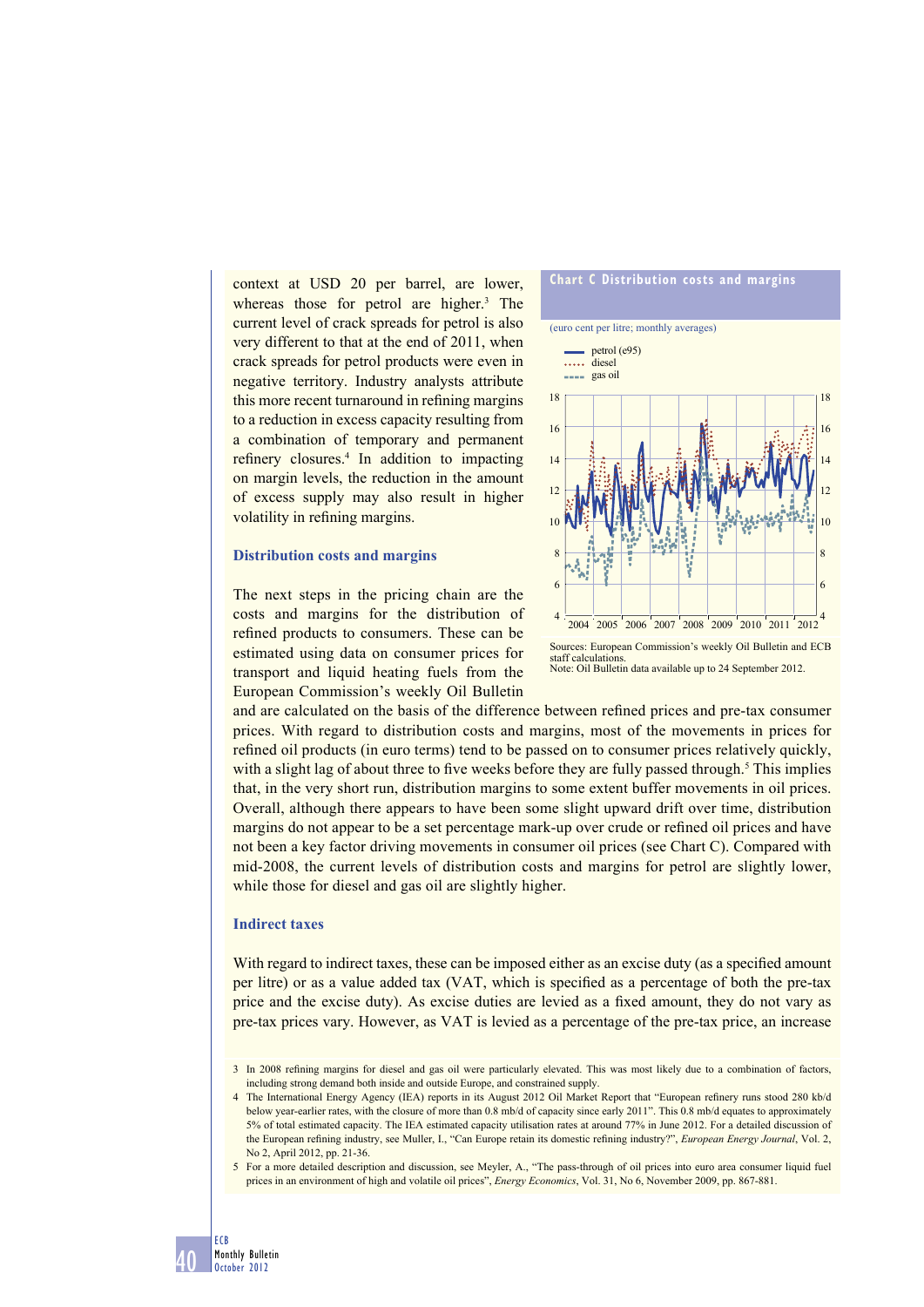Prices and costs

in crude oil prices which is passed on to consumer prices will also result in an increase in the amount of VAT included in the final price.

In recent years, partly as a reflection of the strong pressures on public finances, there have been a number of increases in both excise duties on energy products and general VAT rates, in particular since 2010. Compared with mid-2008, excise duty and VAT in fuel prices has increased for all fuel types (see Chart D). On average, VAT rates have increased by slightly less than 1 percentage point, while the amount of excise duty levied has increased more for petrol and diesel than for gas oil.

#### **Overview**

The table illustrates numerically why consumer prices for oil products in the euro area have

recently reached record highs. Each component has been converted into euro cent per litre terms for comparability purposes. Considering first final consumer petrol prices including taxes, in September 2012 these stood, on average, at 171.2 euro cent per litre in the euro area (up 25.1 euro cent from the level – 146.1 euro cent per litre – they stood at in July 2008, when crude oil prices peaked in US dollar terms). Of this increase, approximately half was attributable to indirect taxes (which rose from 79.9 euro cent per litre to 92.4 euro cent per litre, reflecting a combination of higher excise duties, higher VAT rates and the interaction of VAT with the increase in pre-tax prices). Pre-tax consumer prices also rose, notwithstanding the decline in crude oil prices in US dollar terms, reflecting both exchange rate movements and the increase

## **Decomposition of euro area consumer prices for oil products**

| (euro cent per litre, unless otherwise indicated) |               |       |                          |               |              |      |                          |                |              |      |                          |         |
|---------------------------------------------------|---------------|-------|--------------------------|---------------|--------------|------|--------------------------|----------------|--------------|------|--------------------------|---------|
|                                                   | <b>Petrol</b> |       |                          | <b>Diesel</b> |              |      |                          | <b>Gas oil</b> |              |      |                          |         |
|                                                   | July<br>2008  |       | <b>September</b><br>2012 |               | July<br>2008 |      | <b>September</b><br>2012 |                | July<br>2008 |      | <b>September</b><br>2012 |         |
| Crude oil (USD/barrel)                            | 133.9         |       | 113.9                    |               | 133.9        |      | 113.9                    |                | 133.9        |      | 133.9                    |         |
| USD/EUR exchange rate                             | 1.58          |       | 1.28                     |               | 1.58         |      | 1.28                     |                | 1.58         |      | 1.28                     |         |
| Crude oil (EUR/barrel)                            | 84.9          |       | 88.8                     |               | 84.9         |      | 88.8                     |                | 84.9         |      | 88.8                     |         |
| (1) Crude oil                                     | 53.4          | 37%   | 55.8                     | 33%           | 53.4         | 38%  | 55.8                     | 37%            | 53.4         | 53%  | 55.8                     | 54%     |
| (2) Refining costs and margins                    | $-0.4$        | $0\%$ | 9.8                      | 6%            | 13.2         | 9%   | 8.9                      | 6%             | 13.2         | 13%  | 8.9                      | 9%      |
| (3) Distribution costs and margins                | 13.2          | 9%    | 13.2                     | 8%            | 13.6         | 10%  | 16.0                     | 11%            | 8.8          | 9%   | 10.4                     | 10%     |
| (4) Pre-tax consumer price                        | 66.2          | 45%   | 78.8                     | 46%           | 80.2         | 56%  | 80.7                     | 53%            | 75.4         | 75%  | 75.2                     | 73%     |
| $(5)$ Taxes                                       | 79.9          | 55%   | 92.4                     | 54%           | 62.0         | 44%  | 70.5                     | 47%            | 25.8         | 25%  | 28.4                     | 27%     |
| of which:                                         |               |       |                          |               |              |      |                          |                |              |      |                          |         |
| (5a) Excise duties                                | 56.4          | 39%   | 63.8                     | 37%           | 39.4         | 28%  | 45.7                     | 30%            | 9.6          | 10%  | 11.4                     | 11%     |
| $VAT$ rate $(\%)$                                 | 19.1          |       | 20.0                     |               | 18.8         |      | 19.7                     |                | 19.0         |      | 19.7                     |         |
| $(5b)$ VAT                                        | 23.4          | 16%   | 28.6                     | 17%           | 22.5         | 16%  | 24.8                     | 16%            | 16.2         | 16%  | 17.0                     | 16%     |
| (6) Final consumer price                          | 146.1         | 100%  | 171.2                    | 100%          | 142.1        | 100% | 151.2                    | 100%           | 101.2        | 100% | 103.6                    | $100\%$ |

Sources: Bloomberg, Thomson Reuters, European Commission's weekly Oil Bulletin and ECB staff calculations. Note: Oil Bulletin data available up to 24 September 2012.



Sources: European Commission's weekly Oil Bulletin and ECB staff calculations. Note: Oil Bulletin data available up to 24 September 2012.